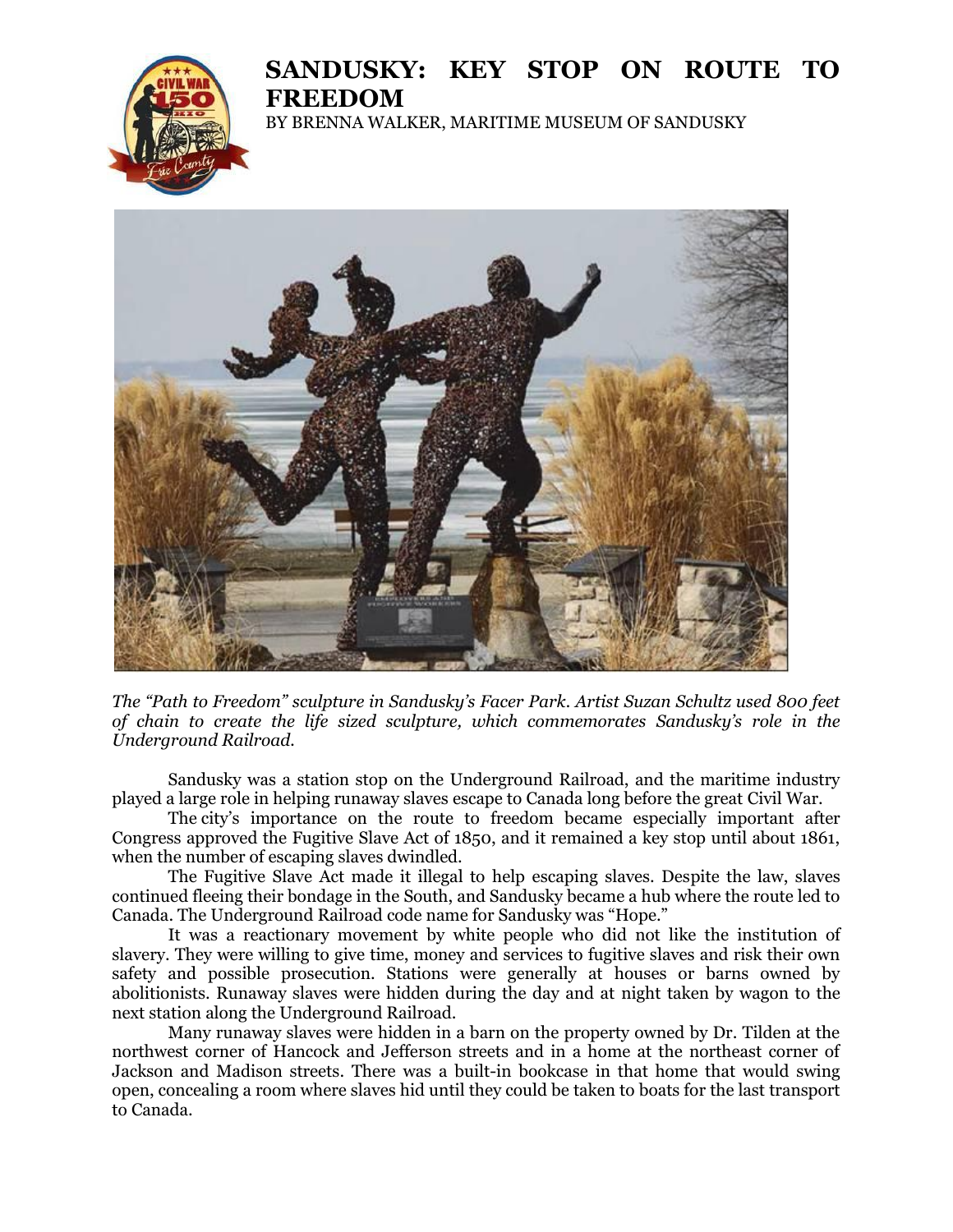It's believed the first runaway slave to come to Sandusky arrived here in the fall of 1820. He traveled by foot with his master in close pursuit. Both came to Sandusky on the same day. The slave was hidden by Captain P. Shephard in a barn belonging to Marsh's Tavern.

For three days the master looked with the help of Shephard. The master managed to track the slave to Abner Strong's place. The fourth day after they arrived in Sandusky the steamboat Walk-in-the-Water made port in the Sandusky and planned an itinerary that included a stop in Detroit. Captain Shephard took his small boat with the slave on board to Fort Malden at Amherstburg, Ontario.

The slave owner returned from Detroit to pay his bill, and went South again without his slave.

The Rev. Anthony Bingey escaped with a party of people, including his immediate family by way of Sandusky. They left their master in Newport, Ky., just across the Ohio River from Cincinnati. The family was brought by wagon to within 30 miles of Sandusky, where the horses became tired. A Quaker took the party to Sandusky for \$30, where they boarded the steamboat Michigan. The boat ran aground at the mouth of the Detroit River, however, forcing them to finish the journey aboard the smaller boat Phoebus.

Upon landing in Amherstburg, a Canadian town near the mouth of the Detroit River in Essex County, Ontario, other escaped slaves on shore welcomed the Bingey family and rejoiced with them. The journey had taken the family six days. Rev. Bingey lived in the area for 50 years.

After the Fugitive Slave Act of 1850 was enacted some 30 to 50 escaped slaves would arrive daily in Sandusky.

Josiah Hensen, the inspiration for the character "Tom" in "Uncle Tom's Cabin," escaped from slavery with his wife and four children in September 1830. They arrived in Venice, N.Y., in October, where a boat captain agreed to take them to Buffalo. The ship was loaded with corn and sailed to Bull's Island, where it anchored.

That night the ship's captain sent a small boat back to get the Hensen family. They arrived in Canada on Oct. 28, 1830. There was a mission school in Dresden, Canada, which is about 50 or 60 miles from Amherstburg, a place where many former slaves settled.

Fugitive slave Joe Daniel arrived in Sandusky in 1839 and stayed for a while with the Rev. Thomas Boston. Daniel was told to head to Canada, but he was sidetracked when he took a job in Detroit on the steamboat Sultana. Slave catchers caught up to him, however, and he was taken back to Virginia.

But Daniel escaped again and was back in Sandusky about three weeks later. The second time he took the advice he was given the first time around and went straight to Canada.

One of the biggest antislavery court cases in the area in Sandusky involved seven escaped slaves captured in 1852 attempting to escape aboard a Detroit bound steamer. They were dragged ashore and taken to the mayor's office. F.S. Hitchcock, John Irvine, and John B. Lott found Sandusky's infamous Rush Sloane, and asked him go to the mayor and find out about the slaves.

Sloane determined there was no legal documentation permitting authorities to detain the escaping slaves, and together they left the office. The slaves boarded a sailboat and were then received by Captain James Nugent, who secreted them to Canada aboard the vessel he commanded.

Sloane was taken to court for his role helping the slaves escape and eventually fined \$3,000.

The largest known group of fugitive slaves to travel through Sandusky was 20. They boarded the steamer United States on a Sunday when the courts were closed and their masters were on the wharf. They made a deal with the captain not to land until they reached Detroit. As the steamer approached Canada, the captain lowered a small boat with the runaways in it and it went to shore.

Captain Atwood also was a key seaman on the Underground Railroad, ferrying runaway slaves from both Sandusky and Toledo. Atwood commanded the Arrow, a side wheel boat built in Michigan in 1848 that ran the western half of Lake Erie for a few years before switching to the eastern half of the Great Lake.